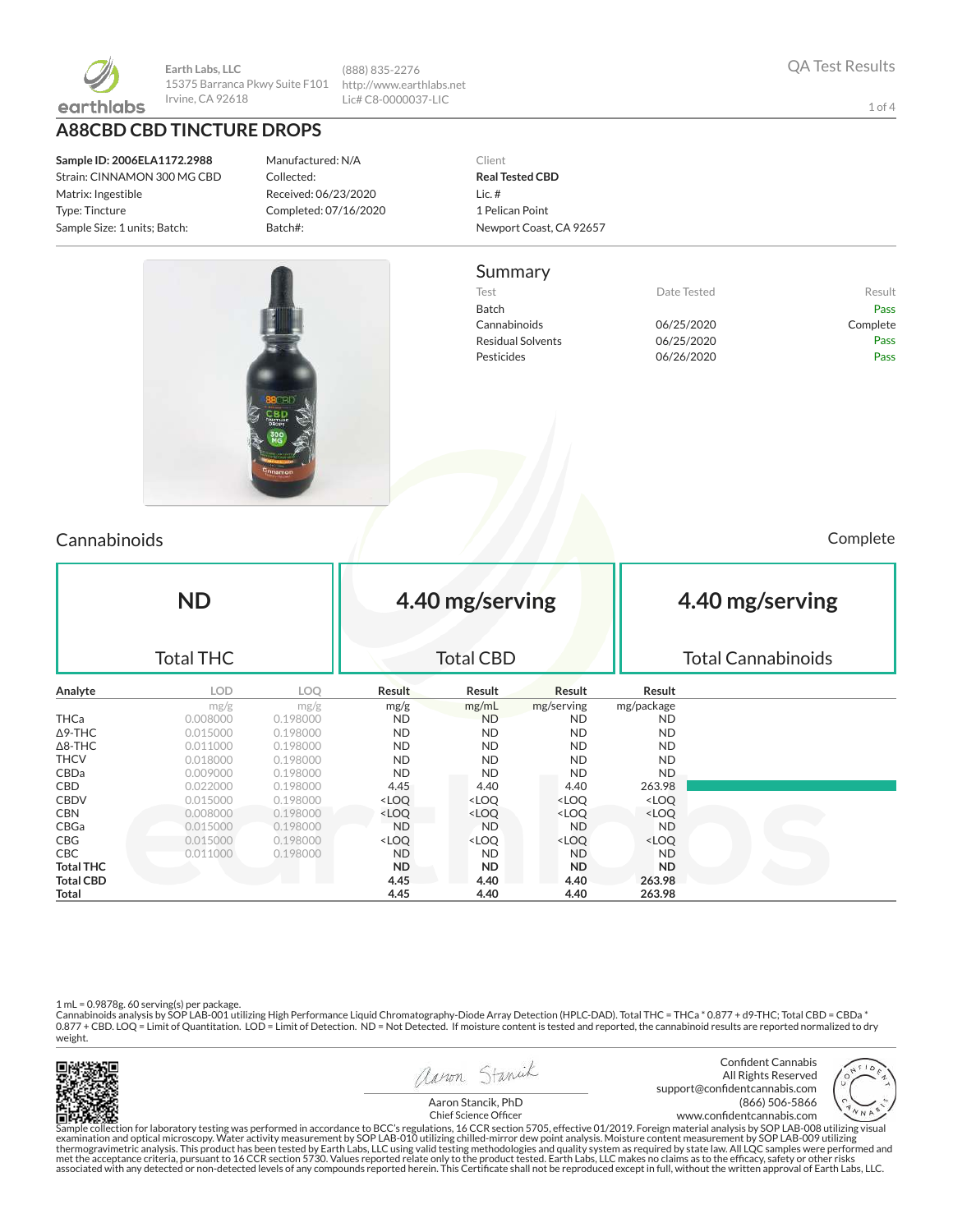

**Earth Labs, LLC** 15375 Barranca Pkwy Suite F101 http://www.earthlabs.net Irvine, CA 92618

(888) 835-2276

Lic# C8-0000037-LIC

# **A88CBD CBD TINCTURE DROPS**

| Sample ID: 2006ELA1172.2988  | Manufactured: N/A     |
|------------------------------|-----------------------|
| Strain: CINNAMON 300 MG CBD  | Collected:            |
| Matrix: Ingestible           | Received: 06/23/2020  |
| Type: Tincture               | Completed: 07/16/2020 |
| Sample Size: 1 units: Batch: | Batch#:               |
|                              |                       |

### Client **Real Tested CBD** Lic. # 1 Pelican Point Newport Coast, CA 92657

# Residual Pesticides **Passachuset International Control** Control of the Pass Pass

| Analyte             | <b>LOD</b> | LOO       | Limit          | <b>Result</b> | <b>Status</b> | Analyte                   | <b>LOD</b> | LOO       | Limit          | <b>Result</b> | <b>Status</b> |
|---------------------|------------|-----------|----------------|---------------|---------------|---------------------------|------------|-----------|----------------|---------------|---------------|
|                     | $\mu$ g/g  | $\mu$ g/g | $\mu$ g/g      | $\mu$ g/g     |               |                           | $\mu$ g/g  | $\mu$ g/g | $\mu$ g/g      | $\mu$ g/g     |               |
| Abamectin           | 0.022      | 0.066     | 0.3            | <b>ND</b>     | Pass          | Fludioxonil               | 0.015      | 0.046     | 30             | <b>ND</b>     | Pass          |
| Acephate            | 0.004      | 0.012     | 5              | <b>ND</b>     | Pass          | Hexythiazox               | 0.007      | 0.021     | $\overline{2}$ | <b>ND</b>     | Pass          |
| Acequinocyl         | 0.015      | 0.044     | 4              | <b>ND</b>     | Pass          | Imazalil                  | 0.029      | 0.086     | 0.029          | <b>ND</b>     | Pass          |
| Acetamiprid         | 0.005      | 0.015     | 5              | <b>ND</b>     | Pass          | Imidacloprid              | 0.008      | 0.024     | 3              | <b>ND</b>     | Pass          |
| Aldicarb            | 0.025      | 0.074     | 0.025          | <b>ND</b>     | Pass          | Kresoxim Methyl           | 0.025      | 0.074     | 1              | <b>ND</b>     | Pass          |
| Azoxystrobin        | 0.009      | 0.028     | 40             | <b>ND</b>     | Pass          | Malathion                 | 0.028      | 0.084     | 5              | <b>ND</b>     | Pass          |
| <b>Bifenazate</b>   | 0.005      | 0.014     | 5              | <b>ND</b>     | Pass          | Metalaxyl                 | 0.026      | 0.079     | 15             | <b>ND</b>     | Pass          |
| <b>Bifenthrin</b>   | 0.022      | 0.066     | 0.5            | <b>ND</b>     | Pass          | Methiocarb                | 0.031      | 0.093     | 0.031          | <b>ND</b>     | Pass          |
| <b>Boscalid</b>     | 0.014      | 0.042     | 10             | <b>ND</b>     | Pass          | Methomyl                  | 0.031      | 0.093     | 0.1            | <b>ND</b>     | Pass          |
| Captan              | 0.21       | 0.593     | 5              | <b>ND</b>     | Pass          | Mevinphos                 | 0.01       | 0.031     | 0.01           | <b>ND</b>     | Pass          |
| Carbaryl            | 0.009      | 0.027     | 0.5            | <b>ND</b>     | Pass          | Myclobutanil              | 0.017      | 0.052     | 9              | <b>ND</b>     | Pass          |
| Carbofuran          | 0.018      | 0.054     | 0.018          | <b>ND</b>     | Pass          | <b>Naled</b>              | 0.027      | 0.081     | 0.5            | <b>ND</b>     | Pass          |
| Chlorantraniliprole | 0.03       | 0.09      | 40             | <b>ND</b>     | Pass          | Oxamyl                    | 0.014      | 0.042     | 0.2            | <b>ND</b>     | Pass          |
| Chlordane           | 0.023      | 0.075     | 0.023          | <b>ND</b>     | Pass          | Paclobutrazol             | 0.017      | 0.051     | 0.017          | <b>ND</b>     | Pass          |
| Chlorfenapyr        | 0.007      | 0.022     | 0.007          | <b>ND</b>     | Pass          | <b>Parathion Methyl</b>   | 0.011      | 0.033     | 0.011          | <b>ND</b>     | Pass          |
| Chlorpyrifos        | 0.018      | 0.054     | 0.018          | <b>ND</b>     | Pass          | Pentachloronitrobenzene   | 0.025      | 0.079     | 0.2            | <b>ND</b>     | Pass          |
| Clofentezine        | 0.025      | 0.075     | 0.5            | <b>ND</b>     | Pass          | Permethrin                | 0.087      | 0.26      | 20             | <b>ND</b>     | Pass          |
| Coumaphos           | 0.02       | 0.06      | 0.02           | <b>ND</b>     | Pass          | Phosmet                   | 0.02       | 0.06      | 0.2            | <b>ND</b>     | Pass          |
| Cyfluthrin          | 0.158      | 0.475     | 1              | <b>ND</b>     | Pass          | <b>Piperonyl Butoxide</b> | 0.021      | 0.063     | 8              | <b>ND</b>     | Pass          |
| Cypermethrin        | 0.037      | 0.111     | $\mathbf 1$    | <b>ND</b>     | Pass          | Prallethrin               | 0.026      | 0.078     | 0.4            | <b>ND</b>     | Pass          |
| Daminozide          | 0.01       | 0.03      | 0.01           | <b>ND</b>     | Pass          | Propiconazole             | 0.029      | 0.088     | 20             | <b>ND</b>     | Pass          |
| Diazinon            | 0.008      | 0.024     | 0.2            | <b>ND</b>     | Pass          | Propoxur                  | 0.03       | 0.089     | 0.03           | <b>ND</b>     | Pass          |
| <b>Dichlorvos</b>   | 0.015      | 0.044     | 0.015          | <b>ND</b>     | Pass          | Pyrethrins                | 0.02       | 0.059     | 1              | <b>ND</b>     | Pass          |
| Dimethoate          | 0.027      | 0.082     | 0.027          | <b>ND</b>     | Pass          | Pyridaben                 | 0.006      | 0.018     | 3              | <b>ND</b>     | Pass          |
| Dimethomorph        | 0.016      | 0.048     | 20             | <b>ND</b>     | Pass          | Spinetoram                | 0.019      | 0.056     | 3              | <b>ND</b>     | Pass          |
| Ethoprophos         | 0.018      | 0.055     | 0.018          | <b>ND</b>     | Pass          | Spinosad                  | 0.011      | 0.034     | 3              | <b>ND</b>     | Pass          |
| Etofenprox          | 0.013      | 0.038     | 0.013          | <b>ND</b>     | Pass          | Spiromesifen              | 0.019      | 0.057     | 12             | <b>ND</b>     | Pass          |
| Etoxazole           | 0.029      | 0.088     | 1.5            | <b>ND</b>     | Pass          | Spirotetramat             | 0.031      | 0.094     | 13             | <b>ND</b>     | Pass          |
| Fenhexamid          | 0.019      | 0.058     | 10             | <b>ND</b>     | Pass          | Spiroxamine               | 0.02       | 0.061     | 0.02           | <b>ND</b>     | Pass          |
| Fenoxycarb          | 0.031      | 0.092     | 0.031          | <b>ND</b>     | Pass          | Tebuconazole              | 0.008      | 0.025     | $\overline{2}$ | <b>ND</b>     | Pass          |
| Fenpyroximate       | 0.01       | 0.03      | $\overline{2}$ | <b>ND</b>     | Pass          | Thiacloprid               | 0.016      | 0.048     | 0.016          | <b>ND</b>     | Pass          |
| Fipronil            | 0.016      | 0.047     | 0.016          | <b>ND</b>     | Pass          | Thiamethoxam              | 0.005      | 0.015     | 4.5            | <b>ND</b>     | Pass          |
| Flonicamid          | 0.001      | 0.004     | $\overline{2}$ | <b>ND</b>     | Pass          | Trifloxystrobin           | 0.005      | 0.014     | 30             | <b>ND</b>     | Pass          |
|                     |            |           |                |               |               |                           |            |           |                |               |               |

Date Tested: 06/26/2020

Pesticides analysis by SOP LAB-005 using Gas Chromatography - Mass Spectrometry - Mass Spectrometry (GC-MS/MS) and by SOP LAB-004 utilizing Liquid<br>Chromatography - Mass Spectrometry - Mass Spectrometry (LC-MS/MS). LOQ = Li



aaron Stanick

Confident Cannabis All Rights Reserved support@confidentcannabis.com (866) 506-5866 www.confidentcannabis.com



Aaron Stancik, PhD Chief Science Officer

Sample collection for laboratory testing was performed in accordance to BCC's regulations, 16 CCR section 5705, effective 01/2019. Foreign material analysis by SOP LAB-008 utilizing visual examination and optical microscop

2 of 4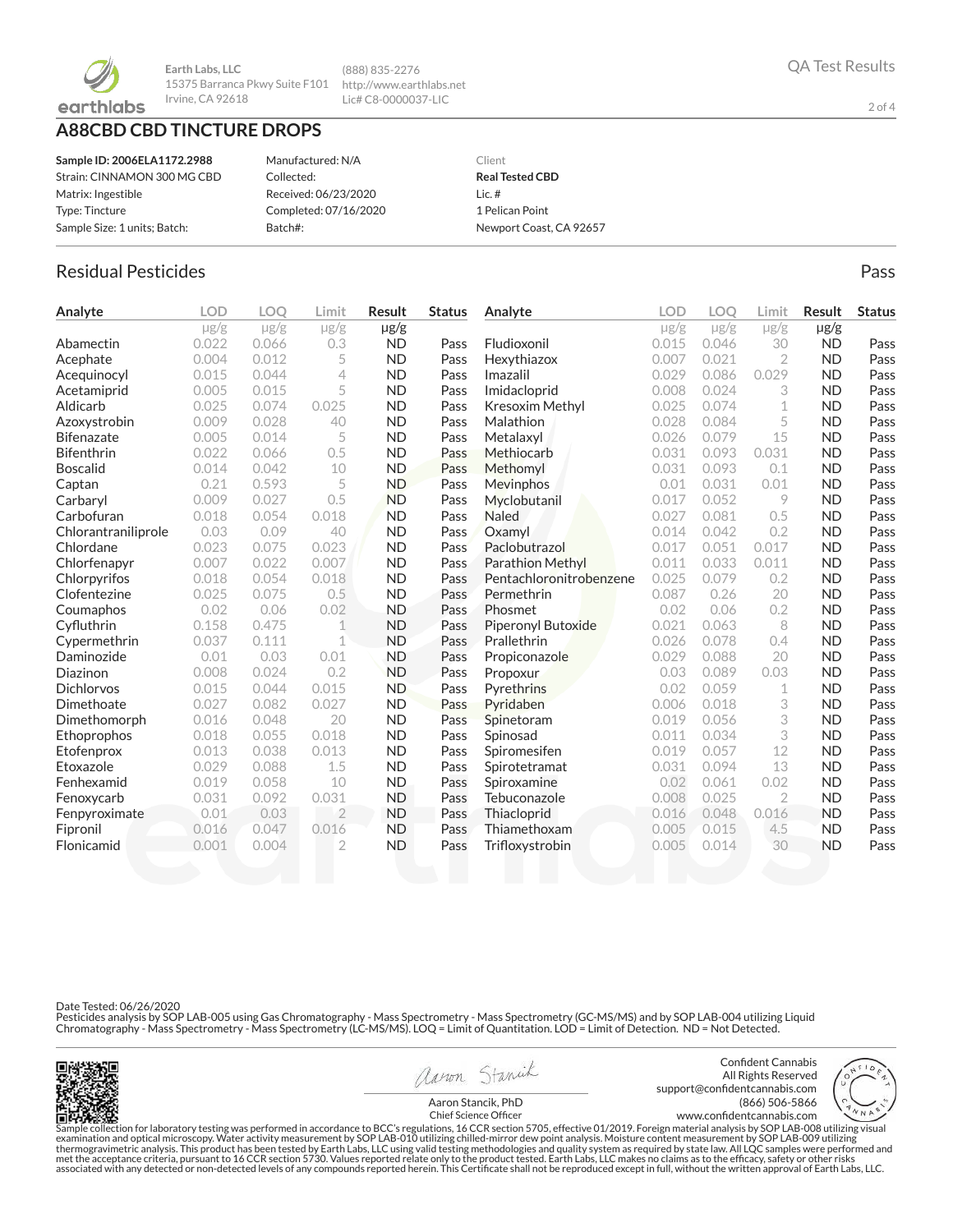

**Earth Labs, LLC** 15375 Barranca Pkwy Suite F101 Irvine, CA 92618

**A88CBD CBD TINCTURE DROPS**

| Sample ID: 2006ELA1172.2988  | Manufactured: N/A     | Client                  |
|------------------------------|-----------------------|-------------------------|
| Strain: CINNAMON 300 MG CBD  | Collected:            | <b>Real Tested CBD</b>  |
| Matrix: Ingestible           | Received: 06/23/2020  | Lic. $#$                |
| Type: Tincture               | Completed: 07/16/2020 | 1 Pelican Point         |
| Sample Size: 1 units; Batch: | Batch#:               | Newport Coast, CA 92657 |

(888) 835-2276 http://www.earthlabs.net Lic# C8-0000037-LIC

## Residual Solvents Pass

| Analyte                              | <b>LOD</b> | LOQ       | Limit  | Result    | <b>Status</b> |
|--------------------------------------|------------|-----------|--------|-----------|---------------|
|                                      | $\mu$ g/g  | $\mu$ g/g | µg/g   | $\mu$ g/g |               |
| 1,2-Dichloroethane                   | 0.21       | 0.88      |        | <b>ND</b> | Pass          |
| Acetone                              | 9.02       | 194.48    | 5000   | <b>ND</b> | Pass          |
| Acetonitrile                         | 9.31       | 194.48    | 410    | <b>ND</b> | Pass          |
| Benzene                              | 0.18       | 0.88      |        | <b>ND</b> | Pass          |
| <b>Butane</b>                        | 9.19       | 388.95    | 5000   | <b>ND</b> | Pass          |
| Chloroform                           | 0.17       | 0.88      |        | <b>ND</b> | Pass          |
| Ethanol                              | 69.32      | 777.91    | 100000 | 12136.76  | Pass          |
| Ethyl acetate                        | 9.96       | 194.48    | 5000   | <b>ND</b> | Pass          |
| Ethyl ether                          | 10.16      | 194.48    | 5000   | <b>ND</b> | Pass          |
| Ethylene oxide                       | 0.08       | 0.88      |        | <b>ND</b> | Pass          |
| Heptane                              | 18.97      | 194.48    | 5000   | <b>ND</b> | Pass          |
| Isopropyl alcohol                    | 15.81      | 194.48    | 5000   | <b>ND</b> | Pass          |
| Methanol                             | 30.88      | 194.48    | 3000   | <b>ND</b> | Pass          |
| Methylene chloride                   | 0.18       | 0.88      |        | <b>ND</b> | Pass          |
| Hexane                               | 31.30      | 194.48    | 290    | <b>ND</b> | Pass          |
| Pentane                              | 19.25      | 194.48    | 5000   | <b>ND</b> | Pass          |
| Propane                              | 22.54      | 388.95    | 5000   | <b>ND</b> | Pass          |
| <b>Toluene</b>                       | 9.98       | 194.48    | 890    | <b>ND</b> | Pass          |
| Trichloroethylene                    | 0.15       | 0.88      |        | <b>ND</b> | Pass          |
| Total xylenes (ortho-, meta-, para-) | 11.99      | 194.48    | 2170   | <b>ND</b> | Pass          |

Date Tested: 06/25/2020

Residual Solvents analysis by SOP LAB-003 utilizing Gas Chromatography – Flame Ionization Detection (GC-FID) and Gas Chromatography – Mass Spectrometry (GC-MS).<br>LOQ = Limit of Quantitation. LOD = Limit of Detection. ND = N



aaron Stanick Aaron Stancik, PhD

Confident Cannabis All Rights Reserved support@confidentcannabis.com (866) 506-5866 www.confidentcannabis.com



Chief Science Officer

Sample collection for laboratory testing was performed in accordance to BCC's regulations, 16 CCR section 5705, effective 01/2019. Foreign material analysis by SOP LAB-008 utilizing visual<br>examination and optical microscop associated with any detected or non-detected levels of any compounds reported herein. This Certificate shall not be reproduced except in full, without the written approval of Earth Labs, LLC.

3 of 4